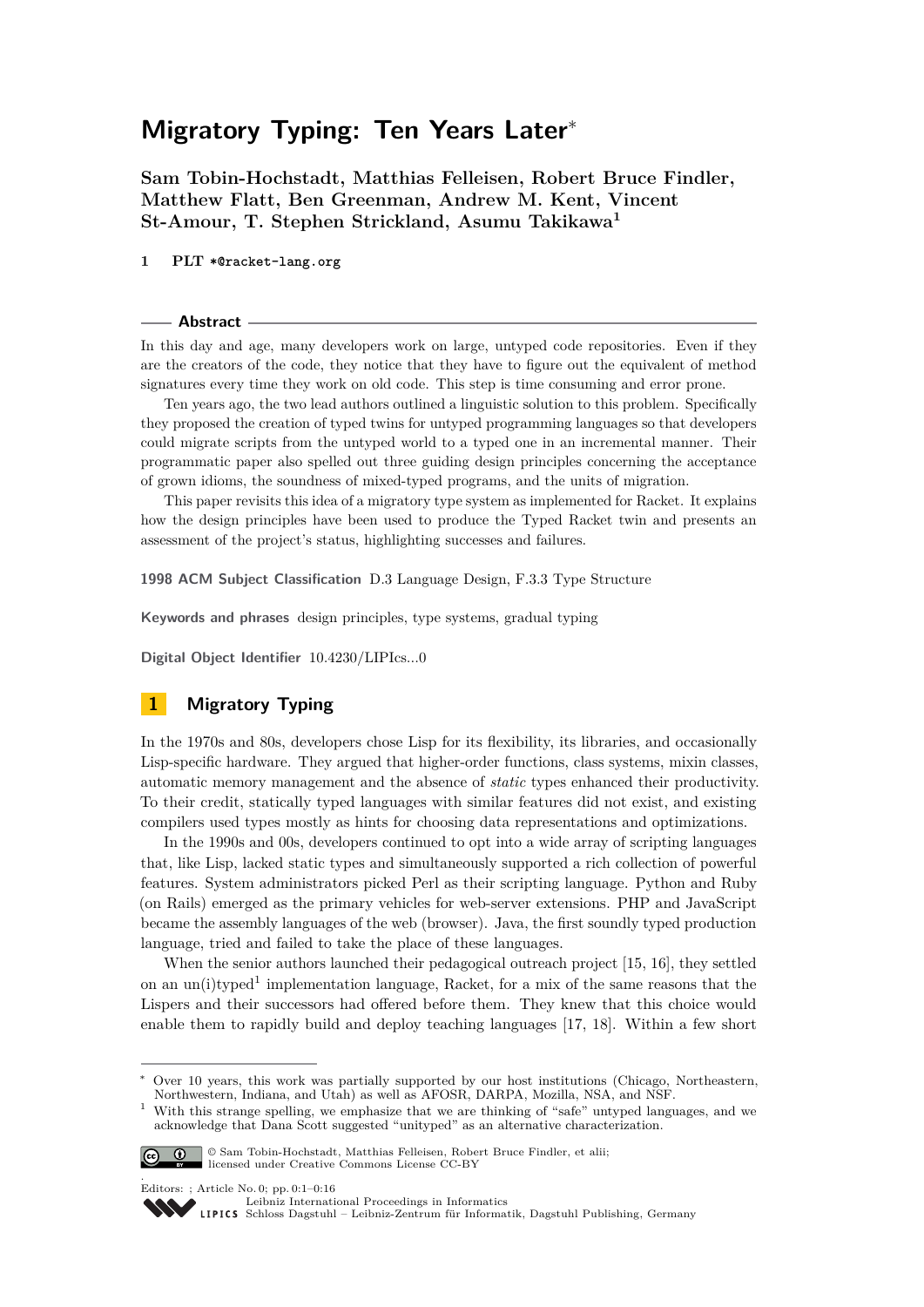years, they then faced the task of maintaining a code repository of 500,000 lines of untyped Racket and an exponentially growing web repository of Racket libraries.

Regardless of why developers—consciously or not—choose to develop code in an untyped language, they sooner or later end up in a similar situation. While they design code with type-like ideas in mind, they cannot write down these insights within their programming language and get them cross-checked against code. Every time they have to modify or extend a component, their first chore is to reconstruct the type-like design ideas of the original creator. As any experienced developer knows, this task is time consuming and error prone.

This scenario clearly explains why the authors claim that

#### *even in an untyped world, types are critical for the cost-effective maintenance of software.*

Once reliable type information becomes available, developers can comprehend a code base more easily than without types. Similarly, IDEs can exploit types to assist developers with various tasks, because types also help IDEs to reason about code. When code is changed, type checking can catch basic errors even before the unit tests uncover those. Finally, compilers rely on type information to produce performant target code, and software developers may wish to squeeze extra performance percentages out of their untyped code base.

And now the question arises how to equip a large, untyped code base with useful types. The lead authors' vision paper [\[49\]](#page-15-1) proposes a linguistic solution to this research problem:

*the creation of an explicitly-statically typed twin of the given programming language to which developers can migrate pieces of untyped code in an incremental manner never losing the ability to test and deploy the software system.*

Their paper also spells out the three basic principles of what such a typed twin language should look like, with direct implications for its development:

- **1.** The type system must cause as few perturbations to the code as possible so as not to "enbug" the code during migration (see section [3\)](#page-3-0).
- **2.** The mix of untyped and typed code must remain executable, and it must guarantee the soundness of type information, which calls for run-time enforcement [\[30\]](#page-14-0) (see section [4\)](#page-6-0).
- **3.** The "unit of migration" must satisfy two opposing desires: (a) It must be small enough to encourage the incremental migration of untyped code into the typed twin language. (b) It must also be large enough to keep values from crossing the language boundary too often because every crossing may trigger a run-time check (see section [5\)](#page-9-0).

Section [7](#page-10-0) provides an assessment of the state of the research program and lessons for language designers. The next section re-tells the pre-history of types for untyped languages from the perspective of the second author, motivating the idea of a typed twin language.

## **2 Some Pre-history**

Most people reply with "type inference" when confronted with the problem of figuring out the types of programs in untyped languages, a solution that comes with an early historical justification [\[44\]](#page-15-2). They know about ML, Haskell, and Hindley-Milner type inference, but they rarely appreciate how subtle type inference is. Roughly speaking, the type-inference problem asks for the restoration of missing type declarations for variables and functions—and it thus seems a perfect match for the stated problem. Mathematically speaking, the problem asks for the solution of a system of equations over an uninterpreted algebra of types whose variables stand in for the omitted type declarations:

 $\overrightarrow{v \text{ariable expression over uninterpreted type algebra}} = \overrightarrow{v \text{type}}$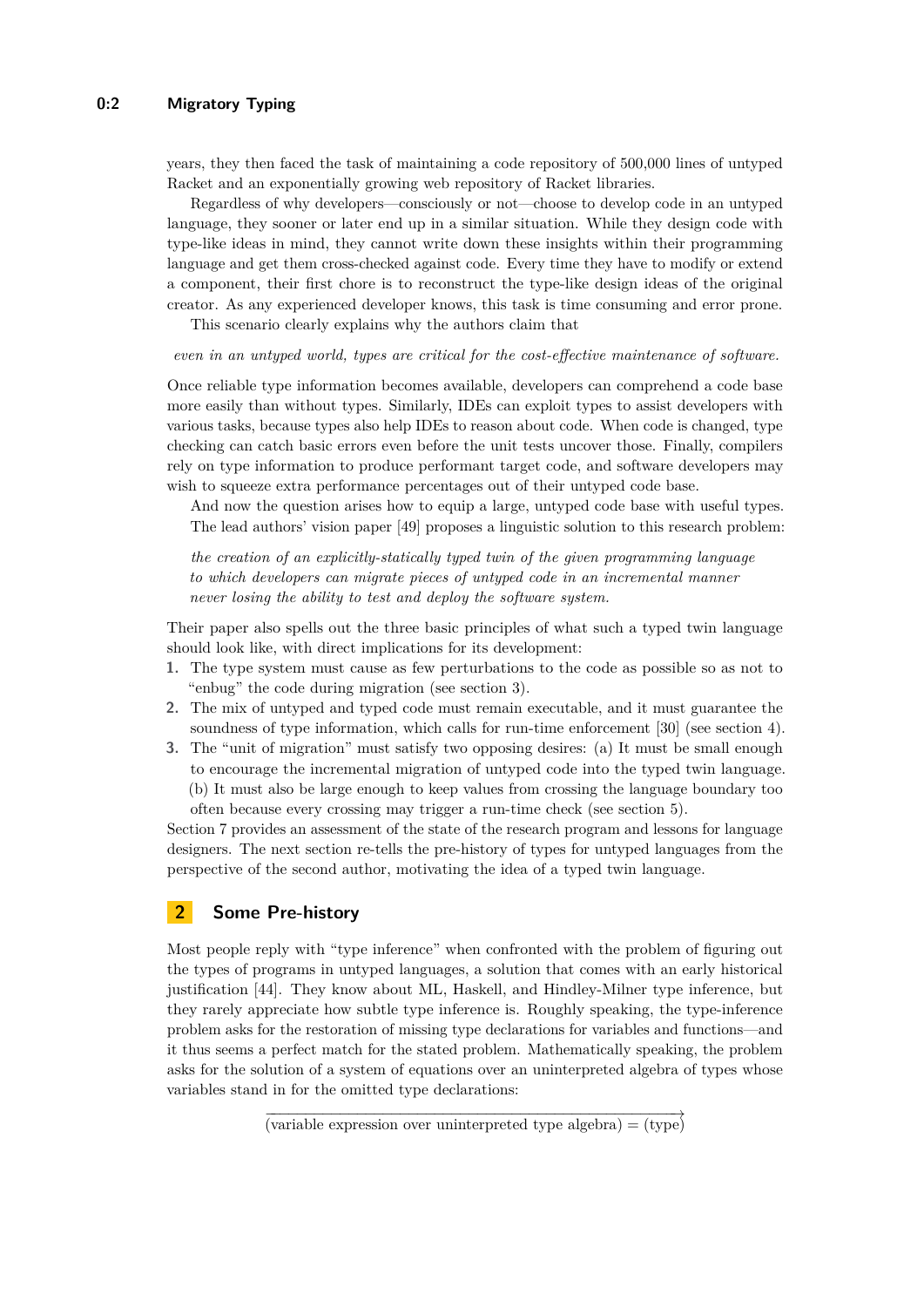Depending on the precise formulation, however, the problem is easily reducible to the Halting Problem or similarly unsolvable problems; for an early example, see Boehm's 1985 paper [\[6\]](#page-13-4) on the undecidability of a form of polymorphic type inference.

In the context of untyped programming languages, the problem takes on a different form. By definition, a program in an untyped language contains neither any type definitions (say, for recursive data types) nor any declarations (say, for functions). Instead, values come with tags that specify which operations are applicable. Hence the most straightforward way to reason about untyped code is to think in terms of sets and subsets of values, which means the natural mathematical problem statement involves systems of *in*equations, not equations:

 $\overrightarrow{v \text{ariable expression over uninterpreted type record algebra}} \subseteq (\text{type})$ 

The challenge is to develop a method for solving such systems of inequations.

- Over the past 30 years, researchers have essentially developed two solution methods:[2](#page-2-0)
- **1.** Inspired by operations research, Mike Fagan's "soft typing" approach [\[13,](#page-13-5) [11\]](#page-13-6) uses so-called *slack variables* to turn a system of inequations into a system of equations:

 $\frac{1}{\text{(variable expression over uninterpreted type record algebra)}} \oplus \text{slack-variable} = (\text{type})$ 

At this point it is possible to use a relatively standard<sup>[3](#page-2-1)</sup> version of the Hindley-Milner algorithm. If a solution assigns a non-empty (record) type to a slack variable, the program is not typable in the given algebra. The essence of soft typing is to turn a non-empty slack variable into a cast that camouflages the associated type error. Wright [\[56,](#page-15-3) [58\]](#page-15-4)'s dissertation shows how to scale the idea to R4RS [\[12\]](#page-13-7).

**2.** Inspired by static program analysis, Flanagan's "static debugging" approach [\[20,](#page-14-1) [22,](#page-14-2) [23\]](#page-14-3) uses a modified transitive closure algorithm to solve the system of inequalities *directly*.

In the experience of the second author<sup>[4](#page-2-2)</sup> of this paper, who used all of the above systems, plain static type inference does not work well for a code base in an untyped language—without modifying the code pervasively, which would explicitly contradict the idiomacy constraint. In a nutshell, any form of inference suffers from some of the following problems:<sup>[5](#page-2-3)</sup>

**syntactic brittleness** Both approaches infer types from the syntactic shape of the program. A simple, semantics-preserving modification may turn a two-line type description into one of ten lines—to the great consternation of a practicing programmer.

- **non-actionable type errors** Going back to 1987 [\[55\]](#page-15-5), researchers have studied the problem of deciphering error messages in the Hindley-Milner setting and making them actionable. Not surprisingly, Wright's Soft Scheme exhibits the same problem as ordinary Hindley-Milner languages. Although people have made some progress on this problem in the past ten years, all of this work applies to the standard type algebra, and it remains an open question how (well) their solutions apply to inference in a completely untyped setting.
- **non-modularity** Flanagan's approach greatly simplifies the search for type errors in untyped programs. Unlike unification, the central piece of the Hindley-Milner algorithm, his algorithm is directional and thus connects the source of a type error with its actual

<span id="page-2-0"></span><sup>2</sup> Henglein [\[26\]](#page-14-4) embeds the untyped language into a statically typed language using injections to, and projections from, a universal data type. The solution of IBM's FL group [\[1,](#page-13-8) [2\]](#page-13-9) is like the second bullet.

<span id="page-2-1"></span><sup>&</sup>lt;sup>3</sup> Fagan's approach uses Remy's type algebra of extensible records [\[34\]](#page-14-5) and is thus not completely standard.

<span id="page-2-2"></span><sup>4</sup> He supervised Flanagan's dissertation, jointly supervised Wright's, and was deeply involved with Fagan's.

<span id="page-2-3"></span><sup>5</sup> Cardelli [\[10\]](#page-13-10) argues that similar problems show up in a statically typed language with Hindley-Milner inference. He therefore suggests to think of type inference as a mere IDE tool.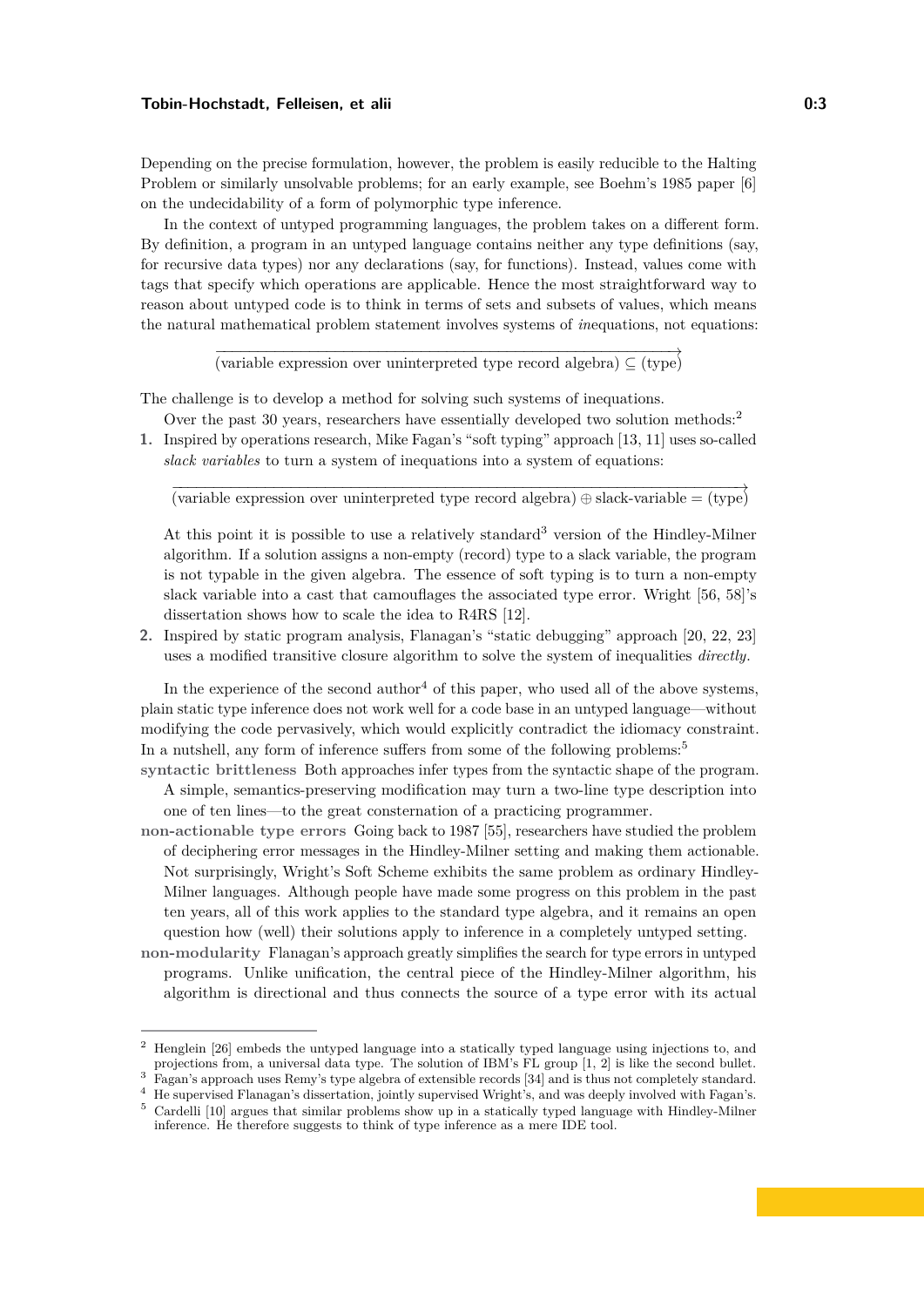manifestation. It comes with the separate disadvantage of requiring a whole-program analysis. Meunier's dissertation [\[32,](#page-14-6) [33\]](#page-14-7) overcomes this new problem, but it demands that programmers specify contracts, which is essentially a step toward adding explicit types. It is this last insight that caused the second author to look for a different solution, the construction of an explicitly and statically typed twin of the given untyped language.

## <span id="page-3-0"></span>**3 Grown Idioms Require Accommodating Type Systems**

Ideally the migration of untyped code to a typed twin language adds type definitions and declarations but leaves the code itself alone. While this constraint may not be obvious at the level of a single function, it is indisputable when it comes to modules of hundreds of lines of code or systems consisting of tens of thousands of lines. If developers are forced to change the code while migrating, they may end up "enbugging" their programs. Conversely, the goal of preserving existing code has serious implications for the design of the type system.

In this section, we explore these implications, starting at the function level. Figure [1](#page-3-1) displays an idiomatic Racket function. As the comment in line 1 says, the code deals with trees of integers, where a leaf is represented with #false and interior nodes are three-element lists. The snap function traverses the tree, adding 1 to even integers, pruning odd ones, and growing the tree at its leafs. As in any statically typed language, a developer organizes functions on such trees according to the data type definition. Thus, the body of snap consists of a two-pronged conditional, one per branch in the informal data type specification. The function recurs on the two branches of a node, which are extracted with first and third.

```
Listing 1 A Racket function
```

```
1 ;; Tree is either # false or [list Tree Integer Tree]
2
3 (define (snap t)
4 ( cond
5 [(false? t) (list #false 1 #false)]
6 [ else ( define v (second t))
7 (if (odd? v)
\overline{\text{}} \overline{\text{}} \overline{\text{}} \overline{\text{}} \overline{\text{}} \overline{\text{}} \overline{\text{}} \overline{\text{}} \overline{\text{}} \overline{\text{}} \overline{\text{}} \overline{\text{}} \overline{\text{}} \overline{\text{}} \overline{\text{}} \overline{\text{}} \overline{\text{}} \overline{\text{}} \overline{\text{}} \overline{\text{}} \overline{\text{}} \overline{\text{}} 9 ( list ( snap ( first t ) ) ( + v 1 ) ( snap ( third t ) ) ) ] ) )
```
Let us compare the code in figure [1](#page-3-1) with the OCaml version in figure [2.](#page-4-0) Instead of a comment, the OCaml snippet defines the tree type explicitly. The OCaml version of snap is nearly identical to the Racket version, except for the use of a pattern matcher $^6$  $^6$  and numerous injections into the algebraic datatype. The former hides the projections out of the algebraic datatype and, via the introduction of pattern variables, greatly facilitates Hindley-Milner style type inference. The latter is something that "untyped developers" cite as an obstacle to using typed languages and that a migratory type system may not assume.

When Racket developers design functions such as snap, they reason about its possible inputs as sets. In this specific case, a developer knows that the first line in the conditional subtracts #false from the possible inputs. Hence snap has to deal with nothing but three-element lists in the second clause, meaning it is safe to extract the second item from t.

<span id="page-3-2"></span><sup>6</sup> Racket also comes with match. For the purpose of this illustration, we present the function in the style inherited from Scheme, especially because few scripting languages have pattern matching constructs.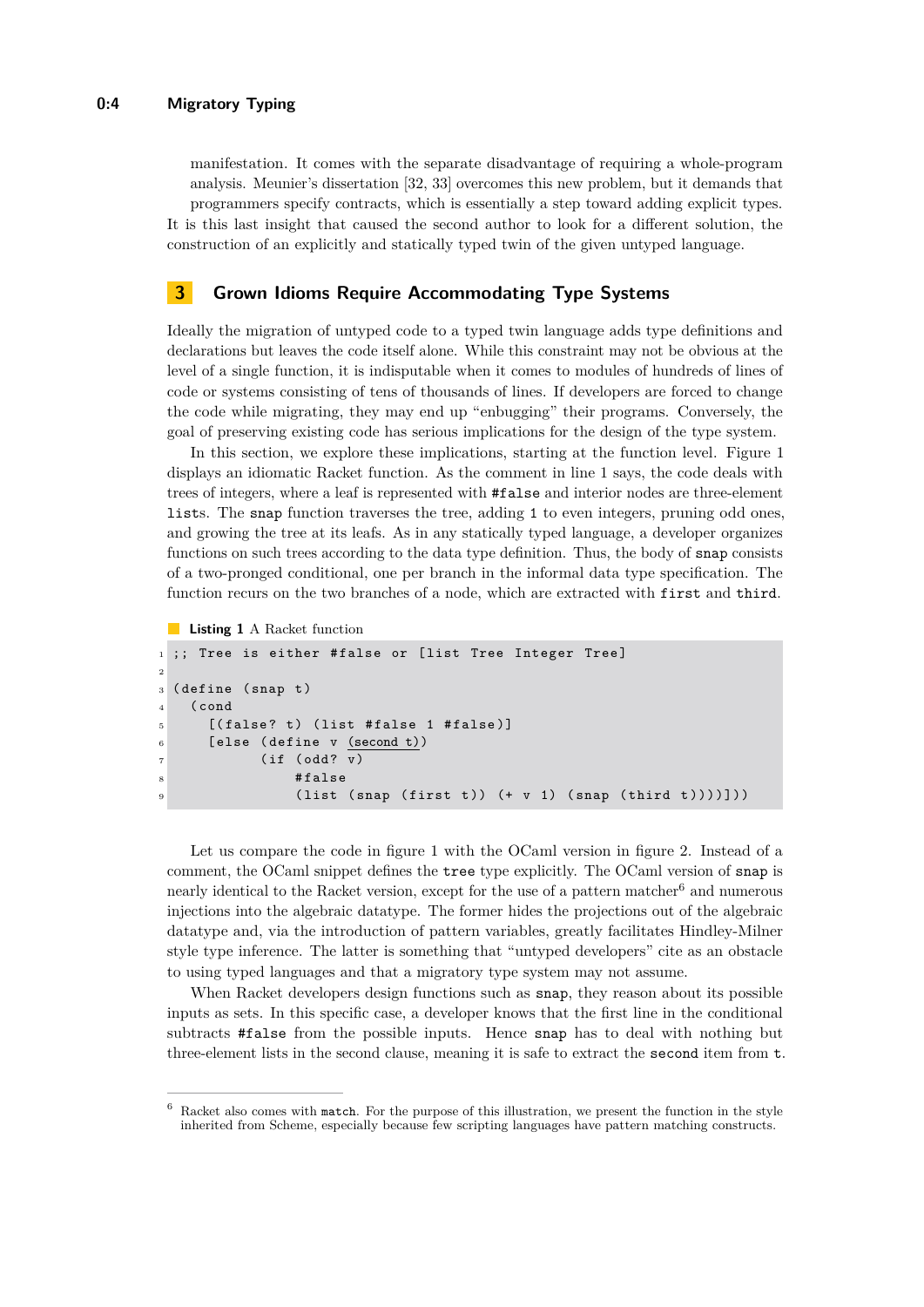```
Listing 2 The OCaml equivalent of snap
```

```
1 type tree = False | Triple of tree * int * tree
2
3 let rec snap t =4 match t with
5 | False -> Triple (False, 1, False)
6 | Triple (left, v, right) ->
     if (v \mod 2 \iff 0)
8 then False
9 else Triple (snap (left), v+1, snap (right))
```
From the perspective of the type system, the developer asserts that the underlined occurrence of t in line 6 does not just belong to Tree but to [list Tree Integer Tree]. More generally, if Racket developers are willing to turn type-oriented comments into type declarations but want to leave function definitions alone during migration, the type checker must assign different sub-types to different occurrences of the same variable, depending on which type predicates govern the occurrence in the flow graph.

We re-use the term *occurrence typing* [\[29,](#page-14-8) [50\]](#page-15-6) for this idea. While both Wright's Soft Scheme [\[56\]](#page-15-3) and Flanagan's Spidey Scheme [\[20\]](#page-14-1) incorporate simple, syntax-oriented variations on this idea, Typed Racket systematically incorporates it into the type judgment. Every function type comes with propositions that hold when the function returns #false or a non-false value, respectively. The type checker exploits these propositions and also combines them with propositions in the Racket code, mimicking the kind of propositional reasoning "untyped developers" perform on a daily basis [\[51\]](#page-15-7).

Now consider the function false?, which snap uses to discriminate between different trees:

false? : [Any -> Boolean : #:+ False #:- (! False)]

It uses two optional annotations to articulate two propositions. Specifically, #:+ says that if (false? x) returns #true, then x has singleton type False, i.e., x is #false; similarly, #:tells the reader and the type checker that if the result is #false, then x cannot be #false.

<span id="page-4-1"></span>**Listing 3** The Typed Racket version of snap

```
1 ( define-type Tree ( U False [List Tree Integer Tree]))
2
_3 (: snap (Tree \rightarrow Tree))
4 (define (snap t)
5 ( cond
6 [(false? t) (list #false 1 #false)]
7 [ else ( define v ( second t ))
8 ( if ( odd ? v )
9 # false
10 ( list ( snap ( first t ) ) ( + v 1 ) ( snap ( third t ) ) ) ] ] )
```
With this in mind, it is easy to see how a developer can migrate the code from figure [1](#page-3-1) to the one in figure [3,](#page-4-1) *without modifying the function at all*. It suffices to define the Tree type and to declare the function's type. The occurrence type checker can reconstruct the types of the expressions in snap from just these two pieces of type information.

Typed Racket generalizes occurrence typing to higher-order functions, e.g.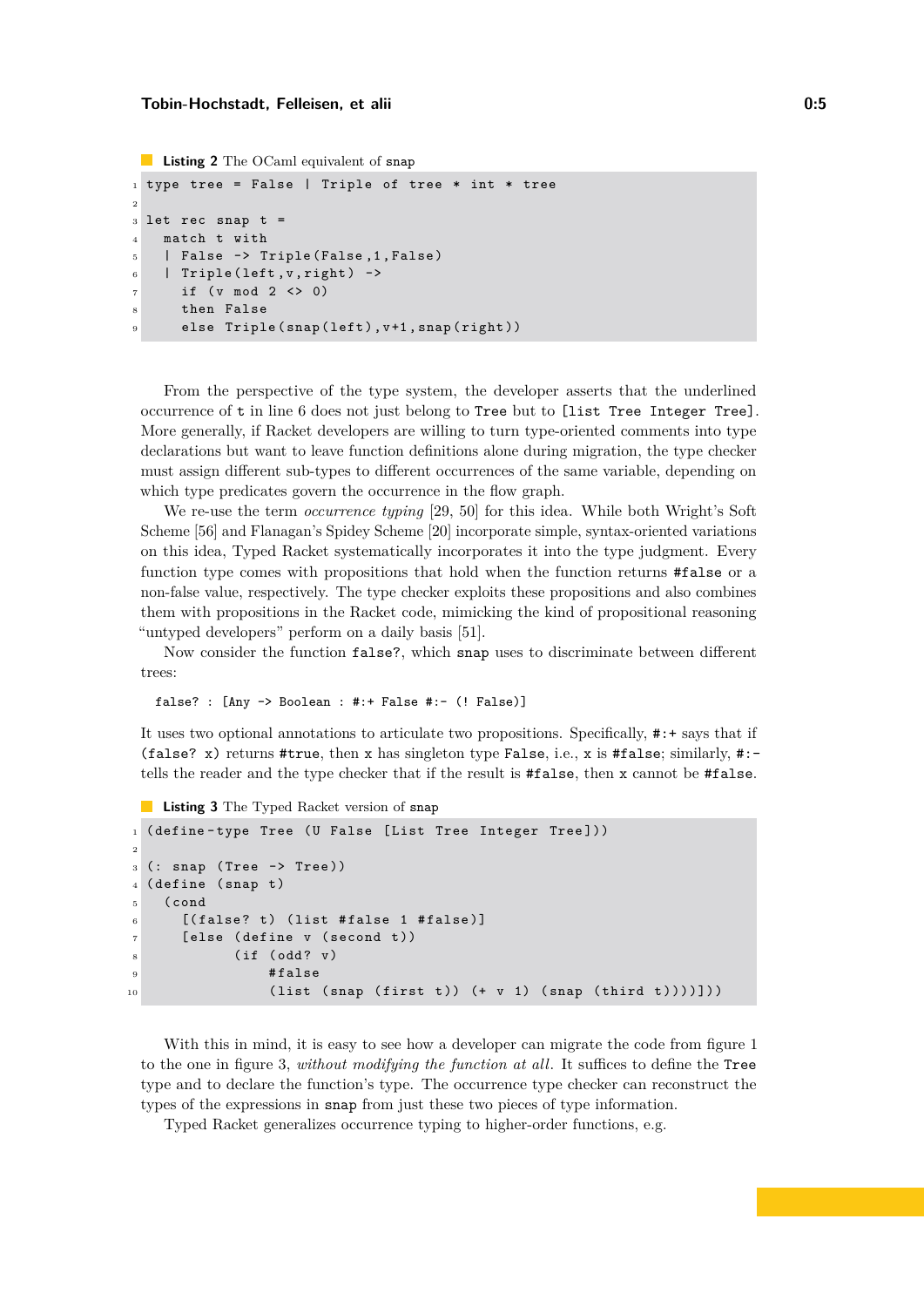```
filter : (All (a b) [ [a -> Any : #:+ b] (Listof a) -> (Listof b) ])
```
Naturally, filter is polymorphic. Furthermore, if its predicate argument specifies a positive proposition b, its result is a list of elements that satisfy b.

Occurrence typing also comes in handy for dealing with the numeric tower [\[41\]](#page-15-8) that Typed Racket inherits from Racket and Scheme. This numeric tower allows developers to use numbers and operations on them the way mathematicians present them, with computer-based numbers mixed in for performance. Consequently, Racket code comes with numerous idioms that rely on mathematical sets instead of the disjoint numeric types based on machine arithmetic, commonly found in conventional languages.

Typed Racket's corresponding type hierarchy starts with Complex numbers, which contain the Reals. The latter subdivides into exact Rationals, including Integers, plus inexact, IEEE Floats. Within the Integers, Racket is aware of Fixnum, Index, and Byte. Finally, Typed Racket needs the type Zero because the value zero shows up in several different, disjoint sets and yet plays a special role in comparisons.

<span id="page-5-0"></span>**Listing 4** Typed Racket and the numeric tower

```
1 (: sum-vector [(Vectorof Integer) -> Integer])
2 ( define ( sum - vector v )
3 ( define n ( vector - length v ))
4 ( let loop ( [i 0] [sum 0])
5 (if (<i>i</i> n) (loop (+<i>i</i> 1) (+<i>sum</i> (vector-ref v i))) sum)))
```
The types for numeric comparisons exploit occurrence typing to reify the numeric subsets:

> : [Real Zero -> Boolean : #:+ Positive-Real]

This type says that if  $(> x 0)$  produces #true, x has type Positive-Real. Additionally, reasoning about numeric idioms benefits from a lightweight form of intersection types:

+ : (case-> (Integer Integer -> Integer) (Float Float -> Float) ...)

This case-> type lists function types and picks the first one that matches the use. Using such function types plus occurrence typing, Typed Racket can, for example, prove the type correctness of the sum-vector function in listing [4,](#page-5-0) including the fact that i is always a proper vector index. The language's optimizer may then safely exploit this fact [\[52\]](#page-15-9).

<span id="page-5-1"></span>**Listing 5** Typed Racket and the numeric tower

```
1 (: transpose (All (a \ldots) [(Listof a) \ldots -> (Listof (List a \ldots))]))
2 (define (transpose . 1)
3 (if (andmap empty? 1)
\overline{4} '()
5 ( cons (map first 1) ( apply transpose (map rest 1) ) ) )
```
Like its popular cousins, Racket comes with a large variety of useful accommodations. For example, many Racket primitives take a variable number of arguments, e.g., map:

```
(\text{map (lambda (s n) (- (string-length s) n)) '("hello" "world" "bye") ' (3 4 1))
```
Of course, developers may also define such functions; see listing [5](#page-5-1) for a simple illustration. To support multi-variable functions in a sound manner, Typed Racket comes with

variable-arity at the type level [\[43\]](#page-15-10). Here is the type signature for map: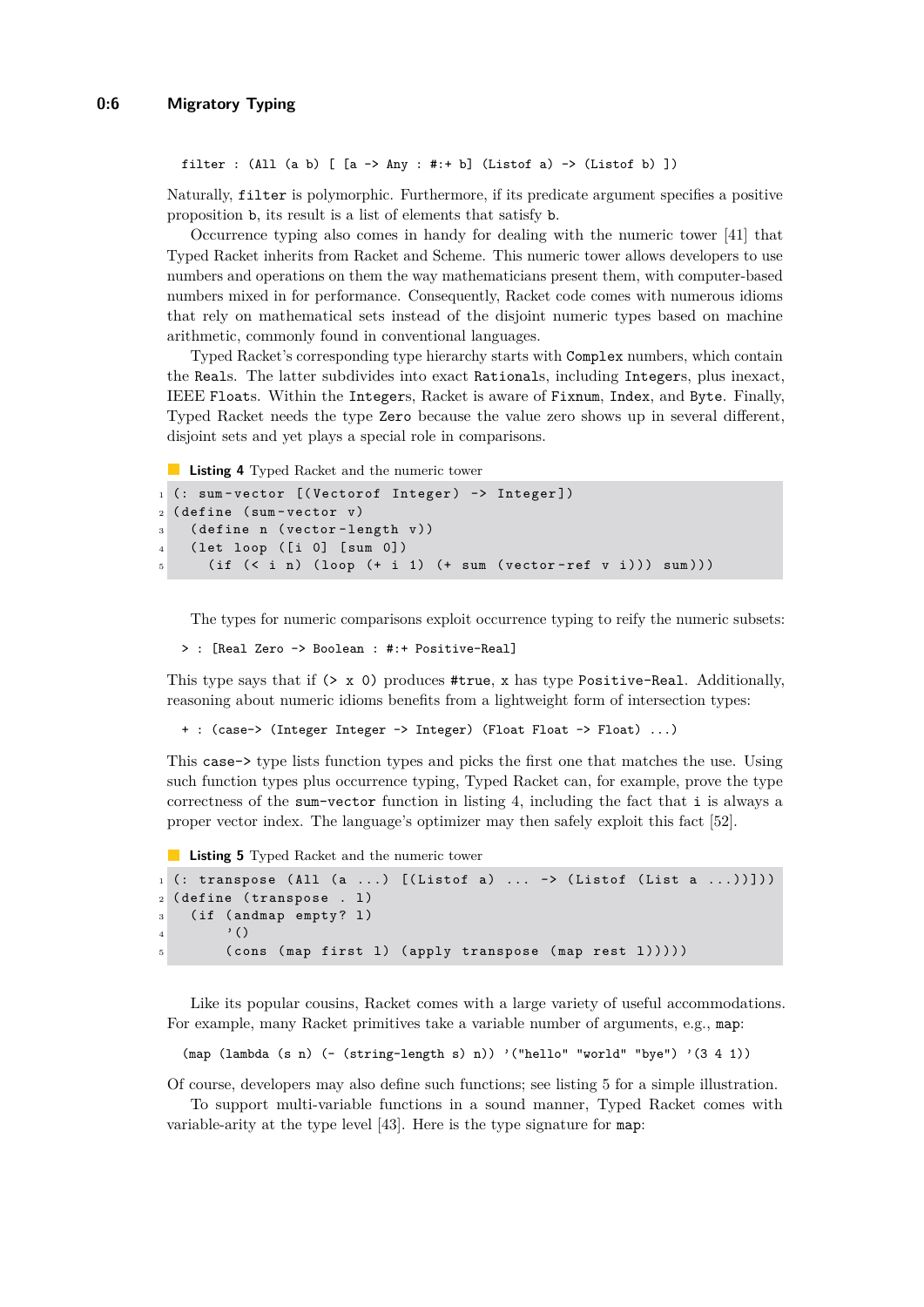```
map : (All (c a b ...)
           [ [a \ b \ ... \ b \rightarrow c] (Listof a) (Listof b) \ldots b \rightarrow (Listof c) ])
```
Like filter, map is polymorphic, but its type introduces an unbounded number of type variables to describe the number of lists that map traverses simultaneously. As listing [5](#page-5-1) shows, Typed Racket is sufficiently powerful to type check uses of map via local type inference.

Finally, a lot of Racket code uses class-based, object-oriented programming, which comes with its own idioms [\[24\]](#page-14-9). Again like in other untyped languages, classes are first-class run-time values. Using those, Racket developers abstract over classes with functions and methods to construct just the right kind of class hierarchy at run-time. While this well-known "mixin" pattern has a long history, conventional type systems all too frequently identify classes with types and thus cannot deal with either mixins or other idioms using classes as values.

The current version of Typed Racket accommodates both function and method-based mixins, though it took several years to design a sound extension of the type system [\[47\]](#page-15-11) and two more to implement and evaluate this design [\[46\]](#page-15-12). The extension rests on two theoretical novelties: (1) types for classes, for functions on classes, and so on; and (2) a contract system that ensures that class operations in untyped code respect the integrity of typed classes, mixins, etc. Practically the implementation must facilitate the addition of types to classes used in ordinary circumstances and make the protection of classes that flow across type boundaries reasonably efficient. For the former, see listing [6;](#page-8-0) for the latter, we point the reader to the original implementation paper [\[46,](#page-15-12) section 4] and our recent work on performance evaluation [\[45\]](#page-15-13), both of which are discussed in the last section.

## <span id="page-6-0"></span>**4 Type Soundness for Mixed-typed Programs**

While industrial researchers may trade ideals for practical concerns, especially performance, academic researchers have the moral obligation to strive for them—because nobody else will and society affords them exactly this luxury with generous support. In the context of migratory typing, soundness is the critical ideal.

On one hand, we clearly want the usual soundness of fully typed programs; on the other hand, we also want a generalized notion for programs that link typed and untyped pieces. Formally, the usual soundness theorem states [\[57\]](#page-15-14) that if a program type checks, running it can have exactly one of three possible outcomes (**MT1**):

- **1.** the program execution terminates, returning and printing values of the predicted types;
- **2.** the execution diverges;
- **3.** the execution ends in one of a number of well-specified exception states. These exceptions are due to partial computational primitives such as division and indexing.

For un(i)typed<sup>1</sup> languages such as plain Racket, (MT1) holds if memory access is safe, but more computational primitives are partial than in a typed setting [\[14,](#page-13-11) part I(ch. 5)].

To generalize (MT1) to mixed-type programs, we must make an assumption about the linking of typed and untyped code and hence execution. Given our desire to run mixed-typed programs easily, we clearly do not wish to deal with the twin language as a truly foreign language. Instead we assume that all cross-boundary traffic uses the bit-level representation of values from the original, untyped language and specifies the type of the crossing value in the typed module. Now a value flowing across such a boundary may not meet the expectations expressed as its type, which requires adding one clause to the above three (**MT2**):

4. the execution ends in an exceptional state and points to one of the fixed number of boundaries between a typed piece of code and an untyped one. After all, each boundary represents a distinct, programmer-defined and partial computational primitive.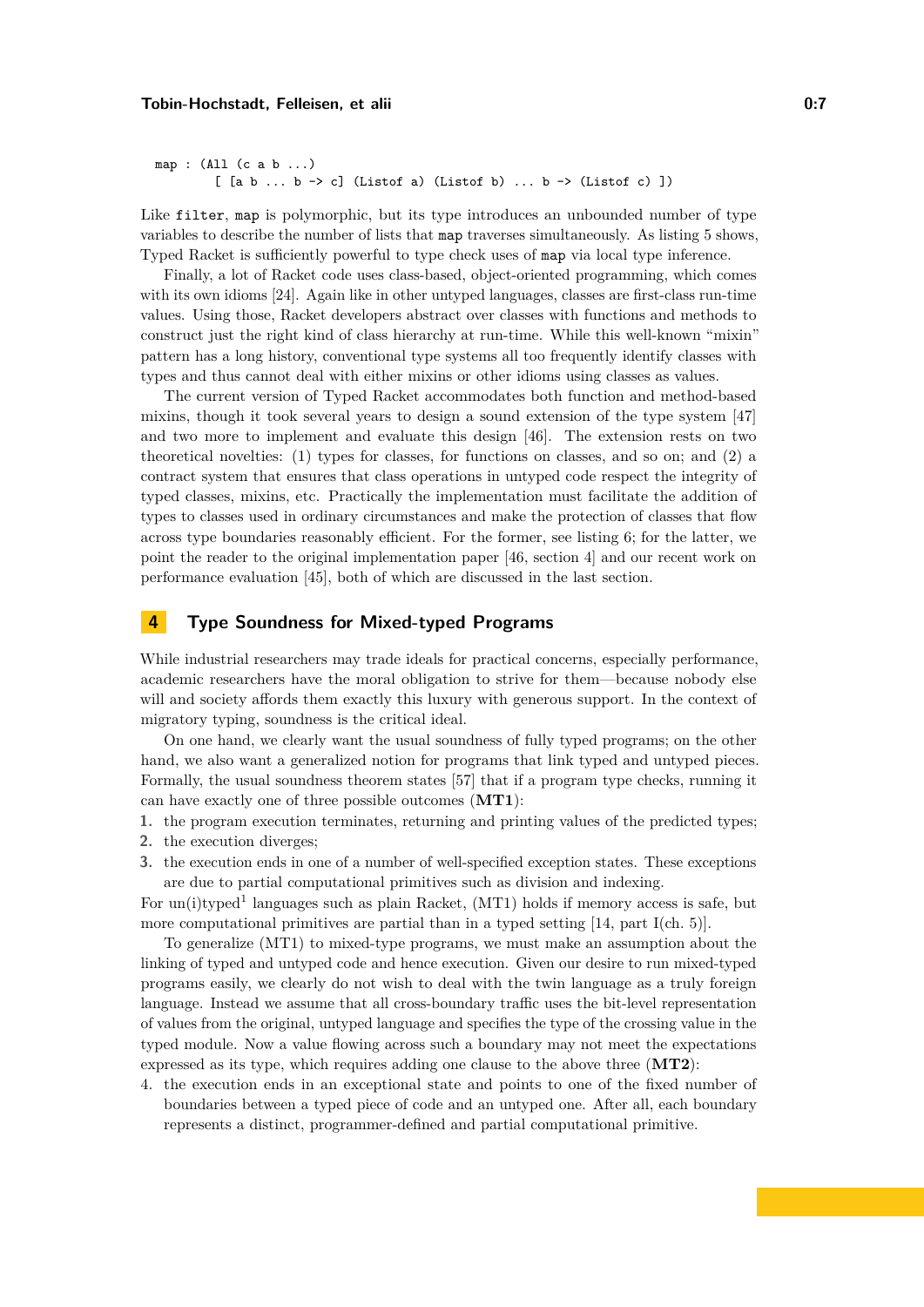#### **0:8 Migratory Typing**

Let us inspect this generalized type soundness theorem from an operational perspective. As mentioned, a "migrating developer" who links a newly typed module to an untyped code base must add type specifications to all import statements so that the type checker can check their uses statically. Say an untyped function  $f$  is imported with  $(D \rightarrow R)$  imposed as its type. This type may not match the untyped reality, which is why the typed twin language must insert run-time checks to prevent certain problems. Here are some sample scenarios of how things can go wrong and how run-time checking works:

- $\blacksquare$  f cannot cope with elements of D. In this case, the run-time checks of the underlying untyped language eventually catch the error and issue an appropriate message. Here it is critical that we assume the same bit-level representation for boundary-crossing values so that the primitives of the untyped function may use the tag bits for run-time checking.
- f does not produce elements of R. Since the soundness of the type checker depends on the m. Rness of the result value, (1) every R must come with a run-time check that can enforce Rness and (2) the type checker must insert this check at all call sites of f.
- $\blacksquare$  **f**'s domain D is a function type, too, say (D1  $\rightarrow$  R1). When **f** is called, the typed code sends a typed function g into untyped code. In this case, applications of g must be protected so that all arguments are values in D1; type checking guarantees R1ness.

In all cases, the failure of a run-time check might be due to a bad type specification—that is, the untyped code cannot live up to the type imposed by the developer—or an error in the untyped code with respect to an expressed or implied type. And if things do go wrong, Typed Racket's exceptions come with a highly informative error message that points developers to the specific problem boundary and presents a witness value that explains the mismatch between the value and its type.

## <span id="page-7-0"></span>**4.1 "The Dangers of Moral Turpitude" [\[35\]](#page-14-10)**

A type system that fails to satisfy (MT2) can resurrect all the problems of unsafe languages such as  $C_{++}$ , which fails to live up to plain type soundness (MT1). These failures have serious implications for both programmers and ordinary users. Recall that C++ checks types but executes programs without enforcing the interaction between the untyped runtime system and the type-checked code. Hence, C++ programs interpret operations on bit patterns regardless of whether it is appropriate to apply the operation to the data that these bits represent. As long as the hardware does not object, the program execution continues. The program may seemingly terminate "normally," printing all kinds of output on the way. Alternatively, the misapplication of the operation may eventually trigger an interpretation of bits to which the hardware objects, resulting in a segfault long after the original misinterpretation.

To understand how a failure of (MT2) can trigger the first kind of problem, consider the module in listing [6.](#page-8-0) It exports a class that represents a simplistic voting machine. An importing module instantiates the class with a list of candidates:

```
(define my-voting-machine
 (new voting-machine% [candidates '("DonaldDuck" "HolyCow")]))
```
Once the votes in a district are tallied, the user can call the add-votes-from-district method to consolidate the tally with the running total:

```
(send my-voting-machine add-votes-from-district
  '(("DonaldDuck" 2) ("HolyCow" 4)))
```
This call adds two votes to the total of "DonaldDuck" and four for "HolyCow".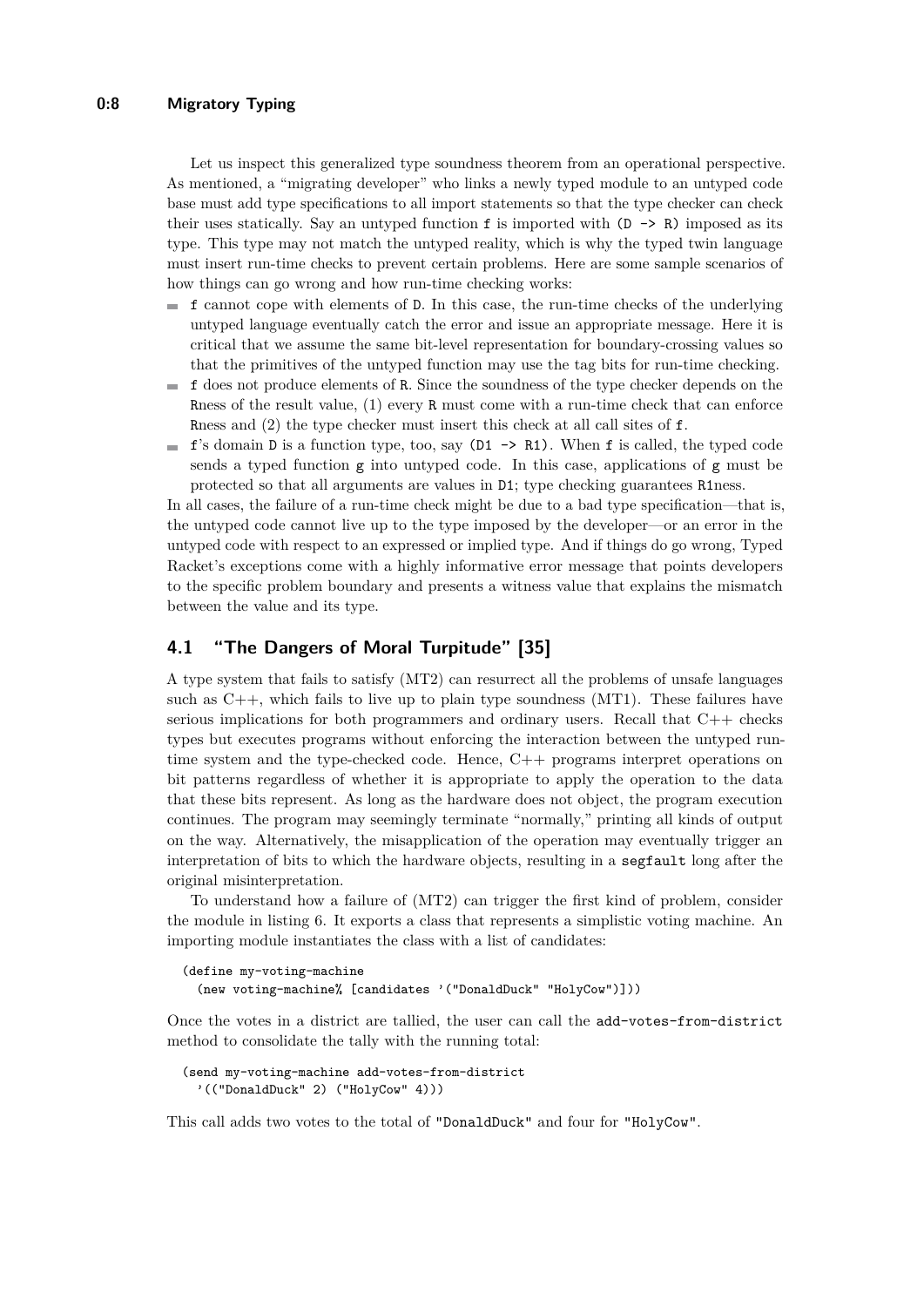```
Listing 6 A Voting Machine and the Lack of Sound Linking
1 # lang typed/racket
2
3 ( provide voting - machine %)
4
5 ( define - type Count { List String Natural })
6 ( define - type Tally { Listof Count })
7
8 ( define voting - machine %
9 ( class object %
10 ( super - new )
11
12 (init { candidates : [Listof String] '()})
13
14 (field [votes : Natural 0]
15 [tally : Tally
16 ( map ( lambda ({ s : String }) ( list s 0)) candidates )])
17
18 (define/public (show)
19 ( sort tally second-of-pair->))
20
21 ;; names not on delta did not get any votes ,
22 ;; names on delta but not on tally field are "write ins"
23 ( define / public ( add - votes - from - district { delta : Tally })
24 ( for (( district - count : Count delta ))
25 ( define - values ( name delta ) ( apply values district - count ))
26 ( define old - count ( assoc name tally ))
27 (set! tally
28 (match old-count
29 ['(, _name , old)
30 ( define new (+ delta old ))
31 ( cons ( list name new ) ( remove old - count tally ))]
32 [# false ( cons district - count tally )]))))))
```
Now consider the following method call:

```
(send my-voting-machine add-votes-from-district
  '(("DonaldDuck" 2) ("RonnyM" 3) ("HolyCow" -1)))
```
Given that the type signature of the method demands a *natural* number for vote counts, this call cannot type check in a typed module. Imagine what would happen, however, if an *untyped* module initiated this call. If (MT2) holds, the boundary between this client module and the module from listing [6](#page-8-0) checks that all vote counts are exact, non-negative integers and therefore signals an error when it encounters -1. If (MT2) does *not hold*, no such check is run and "HolyCow" loses votes and ends up trailing "DonaldDuck". The program execution goes on, and nobody may ever know about the invalid vote subtraction.

A failure to implement (MT2) can also trigger C++-style segfaults if the compiler for typed modules exploits type information for code generation. For example, it may insert an integer multiplication yet the lack of run-time checks may allow floats to flow into this operation. In short, unsound linking really introduces the whole range of problems that the creation of high-level languages—typed and untyped—aims to eliminate for good.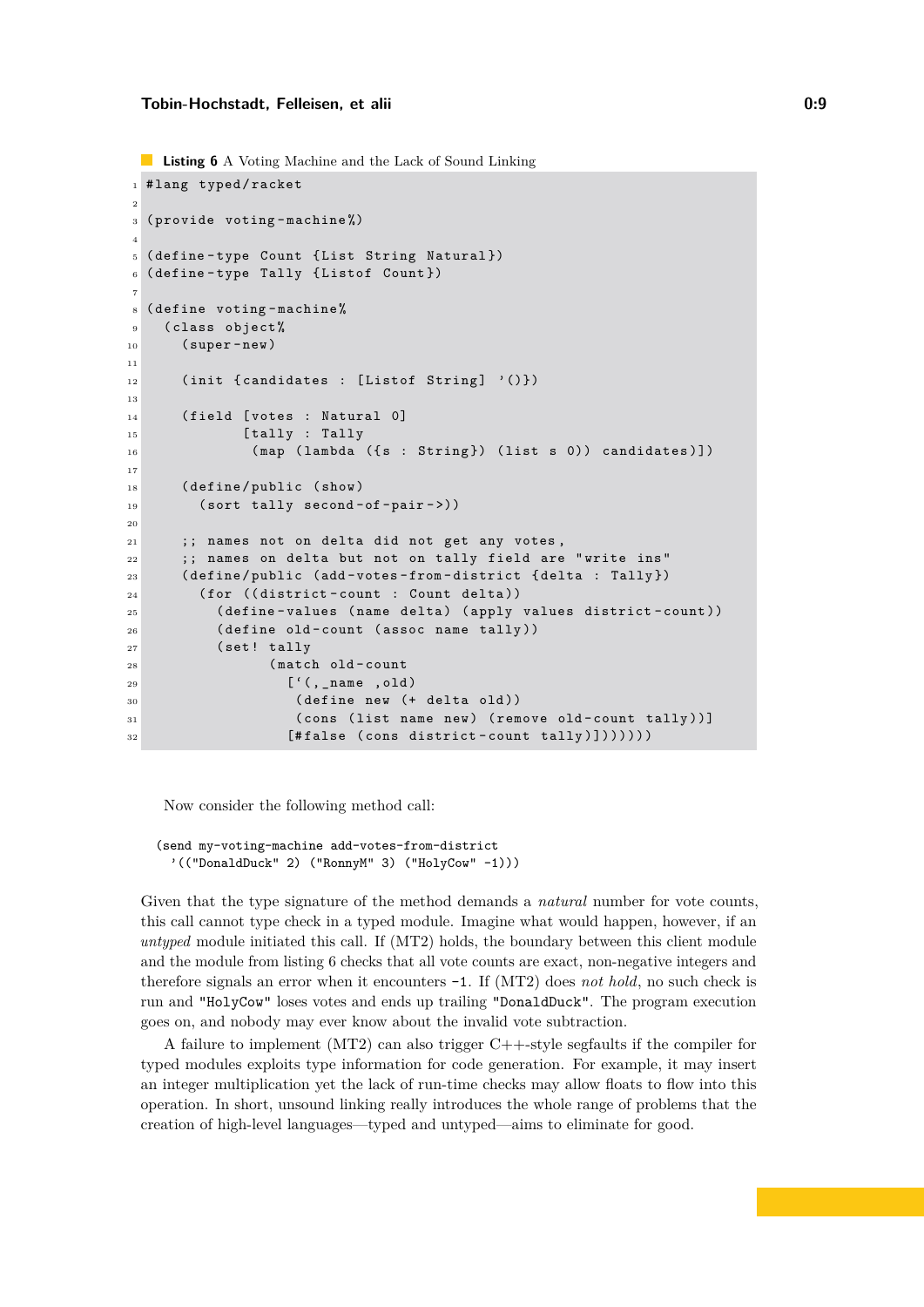## <span id="page-9-0"></span>**5 Keeping the Cost of Run-time Checks Low**

So every single time a (semantic) value flows from an untyped piece of a program to a typed one, a run-time check ensures that the value lives up to the specified type. A flat value, say a number, requires the same kind of checking that any sound, untyped language performs. When a higher-order value such as a function or an object crosses a boundary, checking a type-like property is impossible because, semantically speaking, these values are infinite. Hence the run-time system delays the relevant checks until the function is applied, a message is sent to an object, etc  $[19]$ . Finally, for a compound value, e.g., an array, the run-time check either inspects every element, even if none are actually accessed, or delays the checks until an access is executed. For mutable values, this latter strategy is imperative.

None of these checks come for free. While the checks for flat values are relatively inexpensive for a single crossing, the cost for other checks is non-trivial for single crossings and especially for high-frequency crossings. In Typed Racket, these checks impose two kinds of costs: the allocation of wrappers for delaying the checks and the time for the delayed run-time checks. To make this latter cost concrete, imagine a typed function that flows into an untyped part of the program. If the untyped part applies the function a million times, the argument checks kick in that often. If the already-wrapped function flows back out of typed territory into different untyped code, the boundary check wraps it again, and every application must penetrate two layers of wrapping and execute two delayed checks.

Due to this anticipated cost of boundary crossings, the Typed Racket vision paper [\[49\]](#page-15-1) argues for reasonably large units of migration. Specifically, it argues that Racket modules hit the sweet spot between the desire to migrate code easily and to keep the run-time cost low.

On one hand, the point of modules is to bundle many functions into one unit, making some visible to client modules, hiding others. An exported function performs a decent amount of work before it hands control back to the client. It may call several hidden functions, usually in a hierarchical manner. By contrast, an individual function often connects to the surrounding context via numerous free identifiers, and the flow of control may cross this boundary much more often than a module boundary. In short, the fewer boundaries the fewer crossings are to be expected, which translates into a lower cost of run-time checking.

On the other hand, most Racket modules are reasonably small. With few exceptions, the modules in known applications consist of several hundred to a couple of thousand lines of code. Although adding types to such modules is clearly much more work than adding types to a single function, the paper assumes that developers work at the level of complete modules and that adding types to a module is a reasonable amount of work. Furthermore, if the IDE comes with approximate type inference tools, developers can rely on those to reduce their work to checking, and correcting, inferred types.

## **6 Related Work**

Migratory typing is one particular instance of the 35-year old idea of *optional typing* for untyped languages, first found in Common Lisp [\[42\]](#page-15-15). The basic idea of optional typing is to allow the explicit specification of type information but not necessarily enforce it. Compilers and other development tools may then exploit this information in an appropriate manner. Both StrongTalk [\[9\]](#page-13-12) and pluggable type systems [\[8\]](#page-13-13) fall into the same category.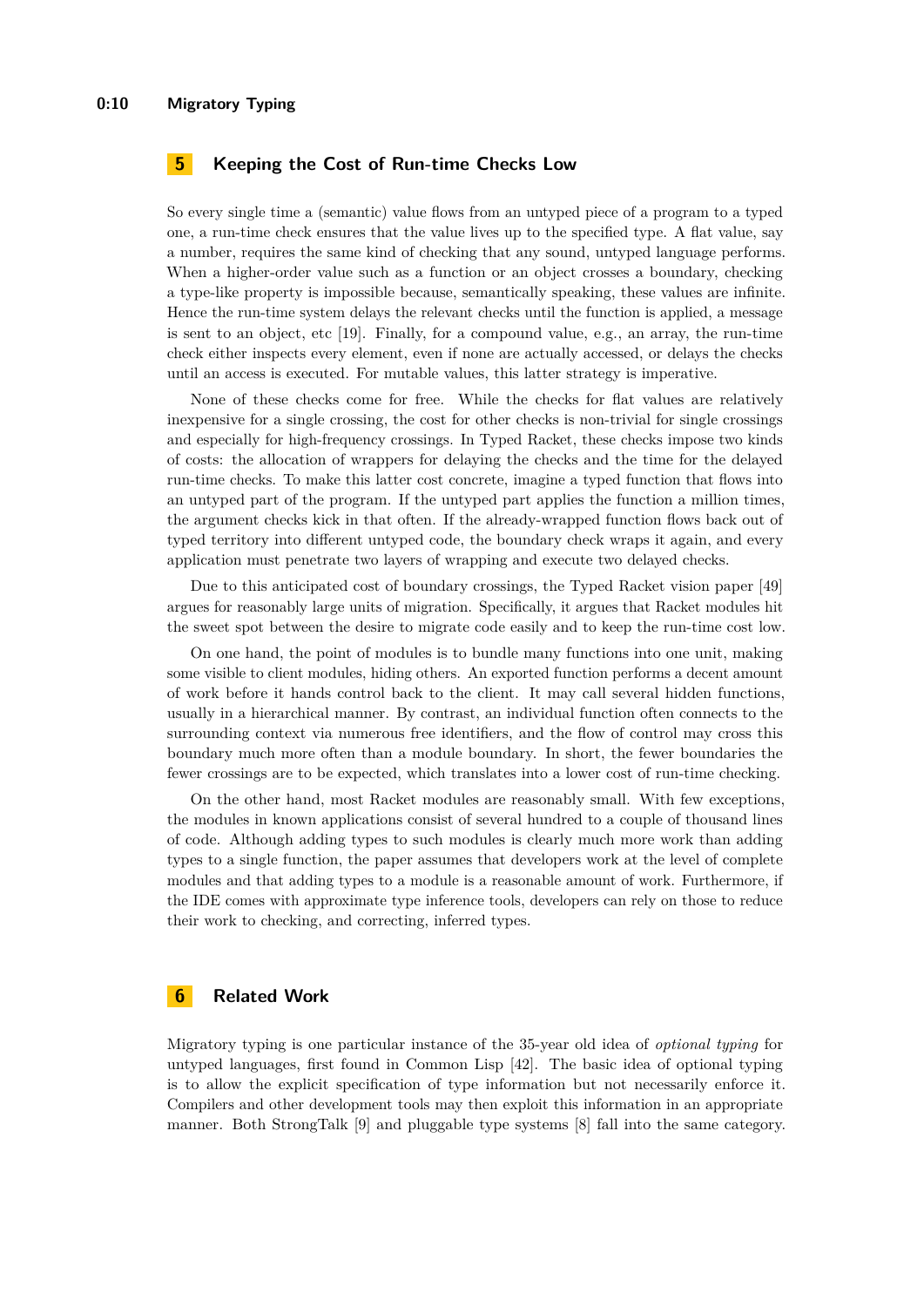Modern incarnations include industrial and quasi-industrial systems such as Hack,<sup>[7](#page-10-1)</sup> Flow,<sup>[8](#page-10-2)</sup> TypeScript,[9](#page-10-3) StrongScript[\[36\]](#page-14-12), and Typed Clojure [\[7\]](#page-13-14).

Optional type systems usually, but not always, satisfy (MT1) and most fail (MT2). As a result, many suffer from some of the flaws spelled out in section [4.1.](#page-7-0) Even though we understand the constraints of their creators as mentioned above and re-iterated below, the situation nevertheless suggests to us that Bertrand Russell's motto of "the advantages of theft over honest toil" has been applied to soundness.

Contemporaries of migratory typing, *hybrid typing* [\[21\]](#page-14-13) and *gradual typing* [\[37,](#page-14-14) [38,](#page-14-15) [39\]](#page-14-16) are theoretical designs that satisfy both (MT1) and (MT2). The teleology and the technical details differ from design to design. Hybrid typing aims to increase the power of static type checking. It allows programmers to add arbitrary predicates to type specifications, which are checked statically as much as possible and dynamically otherwise. In comparison, gradual typing aims to put static and dynamic typing on equal footing without violating soundness. It thus allows programmers to add type information on a purely optional basis *anywhere* in a program and inserts casts automatically as needed. Finally, the purpose of migratory typing is to support the migration of code from an untyped setting to a typed one, while preserving the ability to run any mixed-typed software system with the same guarantees as the fully untyped or fully typed ones. Clearly gradual typing can be used for migrating code in a sound manner, but it is equally well suited for annotating extremely small fragments with types for documentation of logical invariants or for exploratory coding in the context of a fully-typed system. By contrast, industrial optional type systems also aim to assist with the migration of code but accept temporary or even permanent unsoundness in the process.

Besides Typed Racket, which has been in development for the past ten years, two other academic groups have started efforts to implement optionally typed systems that satisfy (MT1) and (MT2): Reticulated Python [\[53\]](#page-15-16) and a gradually typed Smalltalk [\[3\]](#page-13-15). Both systems are used to experiment with casting strategies [\[40\]](#page-15-17), including strategies that give programmers some control over the interchange of values [\[4\]](#page-13-16). It would be interesting to assess the performance of these systems with the same metrics as Typed Racket; see below.

## <span id="page-10-0"></span>**7 Assessing Typed Racket, Lessons for Language Designers**

Numerous Racket developers have embraced Typed Racket over the last ten years, including people in the Racket development team. We, the Typed Racket developers, have used Typed Racket extensively, in many different scenarios and situations. While some of the uses correspond to those imagined ten years ago, developers equally often just *add* typed modules to existing applications or create entire new libraries in Typed Racket, e.g., math, pict3d, whalesong. When developers use Typed Racket in this manner, they may use Racket idioms but they may also employ idioms they know from statically typed languages, in which case our type system is typically not what they expect.

We base the following assessment of Typed Racket on this usage history. The assessment accounts for all three principles from section [1](#page-0-1) plus the overall goal of assisting developers.

PROGRAMMING IDIOMS Typed Racket's type system mostly succeeds in accommodating the idioms of untyped Racket. Migrating *mostly-functional* Racket modules requires a relatively small amount of work. For most such programs, it usually suffices to add type definitions that

<span id="page-10-1"></span>See <hacklang.org>, last visited 18 Mar 2017.

<span id="page-10-2"></span><sup>8</sup> See <flowtype.org>, last visited 18 Mar 2017.

<span id="page-10-3"></span><sup>&</sup>lt;sup>9</sup> See <typescriptlang.org>, last visited 18 Mar 2017.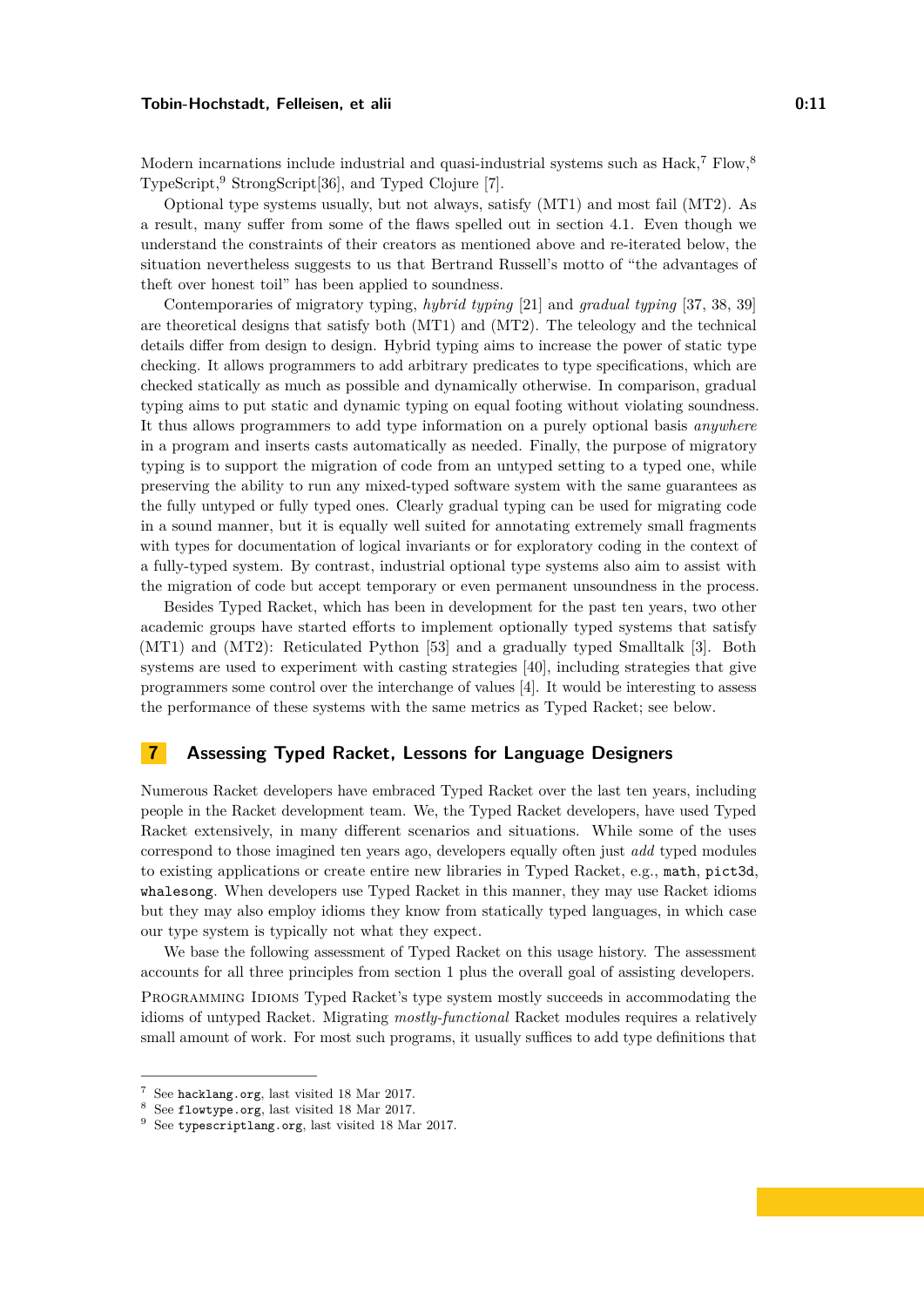name (recursive) union types and type declarations for functions, variables, and structure fields. Local type inference reduces the burden of adding type declarations in some cases.

Recurring complaints in this setting concern uses of (first-class) polymorphic functions and a lack of (some) refinement typing. When it comes to polymorphic functions, the existing local type inference algorithm fails too often, forcing developers to insert explicit type applications into existing code. Not surprisingly, Racket developers also have a certain amount of "refinement typing" in mind. This observation is the motivation of our recent investigation of refinement typing for Typed Racket [\[27\]](#page-14-17), an extension that we will soon merge into the production branch.

By contrast, the migration of *object-oriented* Racket modules demands significantly more effort than the migration of functional code, requiring both significantly larger type annotations and many more touch-ups of existing code. For example, developers must write down the types of classes separately from the code for classes—except for those used in a strictly first-order fashion—causing a high degree of redundancy. Similarly, the type system is still missing occurrence typing for fields, which may trigger rewrites of method code.

In general, code migration demands interventions for about 5% to 20% of the existing lines of code. For functional code the number ranges in the lower part of the interval  $(5\%$  to  $10\%)$ , down from about 10% to 12% for the first implementation of Typed Racket. Object-oriented code needs interventions for 15% to 20% of the original lines. The difference is partly due to the programming idioms and partly due to maturity of the functional type system, which has been in development since 2007, while the object-oriented one has a mere five-year history.

This experience suggests an important, often overlooked lesson for language designers. *Syntactic engineering* must be taken into account from the very beginning to make the new language constructs as convenient to use as possible. Once developers experience a lot of friction, they might be reluctant to stay the course or take a second look.

THE BENEFITS OF SOUNDNESS The system lives up to all expectations that developers have of sound language implementations. The static type checking eliminates many dynamic errors that Racket code suffers from. The newly added dynamic errors resemble the usual run-time exceptions of statically typed programs; they also always point to the boundary where the expectations of a typed module clash with the realities of its untyped surroundings.

Although the implementation comes with the usual errors, the semantic model tends to clarify how to fix these problems quickly. One exception concerns exported parametrically polymorphic functions. To enforce parametricity, the contract system inserts wrappers that subtly change the behavior of the functions and thus the entire program. We do not know how to solve this problem efficiently.

The Cost of Soundness Performance has emerged as a major problem area over the past couple of years, justifying our original concern about the run-time cost of the inserted dynamic checks. Early indications included posts to our mailing list describing scenarios where mixed-typed programs exhibited abysmal performance. In some cases, developers found satisfactory work-arounds; in others, they solved the problem by abandoning Typed Racket or adding types to all of the code. After analyzing these problems on an *ad hoc* basis for quite some time, we decided to develop an evaluation method.

Our evaluation method [\[25,](#page-14-18) [45\]](#page-15-13) calls for measuring *all possible combinations of typed and untyped modules* for every benchmark program. If a program consists of *n* modules, there are  $2^n$  such configurations, implying an exponential effort. After extensive evaluations, we can now confirm that sampling a *linear* number of configurations suffices [\[25\]](#page-14-18). Hopefully this confirmation will encourage others in the field to use the evaluation method.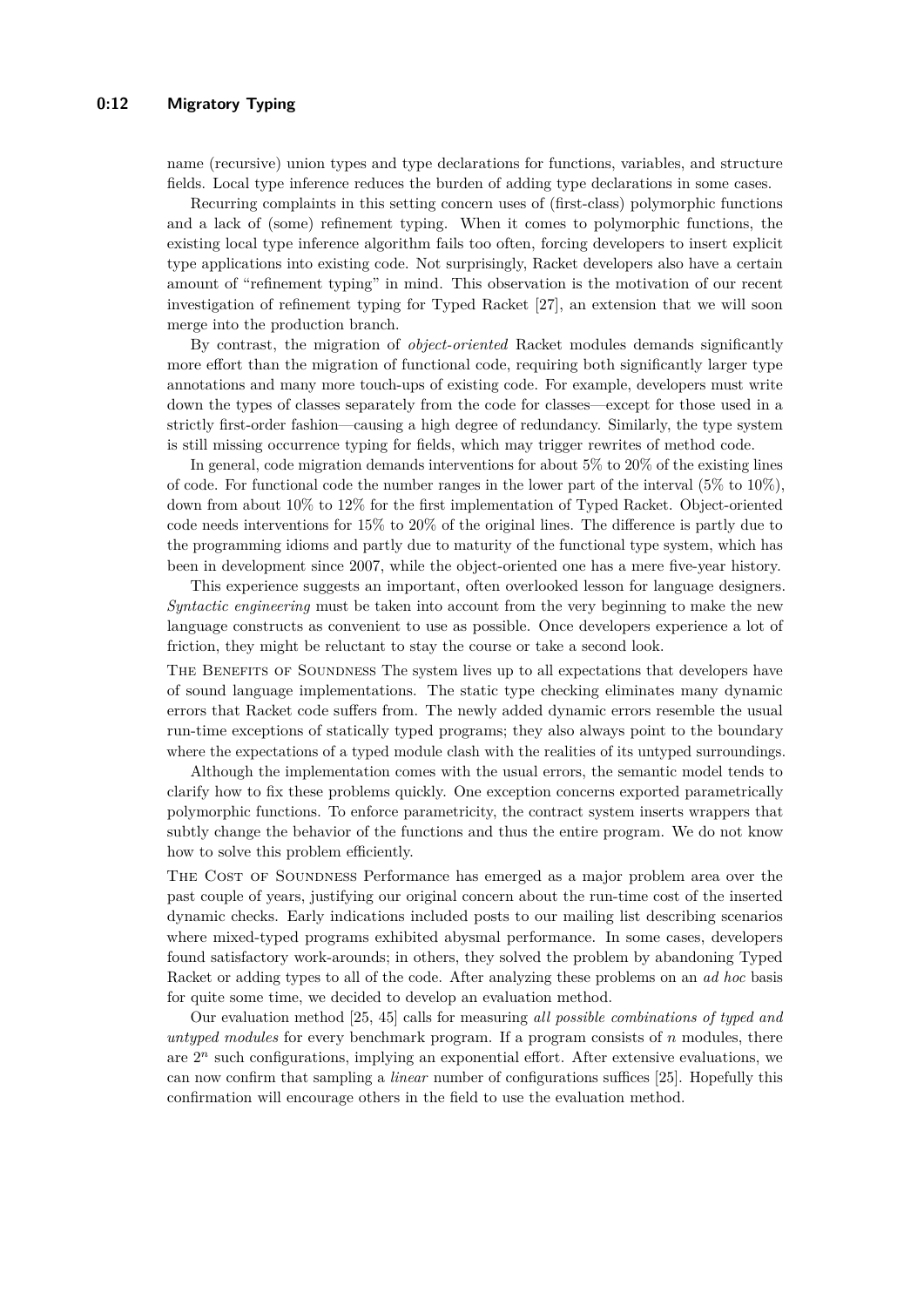Applying the method to Typed Racket shows that mixed-type configurations suffer from a huge overhead. Some types compile to expensive run-time checks, and others allocate a lot of memory. Worst, some configurations call functions many times across boundaries.

Applying the method to Reticulated  $Python<sup>10</sup>$  $Python<sup>10</sup>$  $Python<sup>10</sup>$  suggests that it may suffer from similarly disabling performance problems. Due to Reticulated's transpiler, the performance lattice consists of  $1 + 2^n$  programs: the original Python program and  $2^n$  Reticulated configurations. Our measurements suggest a 2x average slow-down from plain Python to unannotated Reticulated program alone and they show that, as types are added, Reticulated inserts additional casts and the programs experience additional slow-down. Nevertheless, Vitousek et. al [\[54\]](#page-15-18) conjecture that the overhead of Reticulated is an order of magnitude smaller than Typed Racket's—though they do so without having applied the evaluation method.

These performance evaluations suggest three lessons. First, soundness is an ideal that does not come cheap. If academic researchers wish to convince their industrial colleagues that soundness of optional type systems is a feasible idea, they must develop (1) suitable evaluation methods from the get-go and (2) pay attention to performance at every stage. Second, retrofitting implementations is hard. The Typed Racket team is now exploring alternative implementation strategies, especially a just-in-time compiler that can take advantage of the run-time checks [\[5\]](#page-13-17). How much this alternative implementation can reduce the overhead of migratory or gradual typing remains an open question. Third, some readers may jump to the conclusion that our industrial colleagues who trade soundness for performance are correct after all. We consider this conclusion premature. As mentioned, we accept the moral obligation of pursuing an ideal until there is conclusive proof of failure but an evaluation of two implementations does *not* disprove any hypothesis. We will continue to investigate sound migratory typing and its implementation until we know for sure that the failure is total.

Migrating Code As for the original goal—assisting software developers with maintenance via the migration from untyped to typed code—we also have to report mixed insights, all based on anecdotal evidence. On one hand, our experience tells us that migrating entire modules is rarely a problem because the size of Racket modules is (now) reasonably small. On the other hand, outside developers report that modules are too large for a migration effort. People would much prefer to add the type invariants of just a key algorithm to a module when they have to revisit the code. This desire suggests a preference for an approach based on gradual typing rather than migratory typing.

The contradictory evidence presents a research challenge. While we are aware of the literature on measuring the benefit of adding types to programs [\[28,](#page-14-19) [31\]](#page-14-20), we have not yet figured out how to construct a similar, repeatable experiment on migratory typing from these results. Our ideal scenario would involve a comparative study of a reasonably large code base and several well-qualified developers; moreover, the development task should come with a proper incentive. In other words, we simply do not understand how student experiments on small programs are predictive of real-world behavior, which is what we ultimately aim for.

Until we have answers to both the performance challenge and the benefits question, the entire Typed Racket project remains speculative. While our own experience and anecdotal evidence seem to tell us that Typed Racket adds value to the eco-system of Racket, scientific evidence for these points remains elusive and calls for additional research. We conjecture that gradual typing and other attempts at sound optional typing face similar challenges, and we therefore consider the proposed research the highest priority for this entire area.

<span id="page-12-0"></span><sup>&</sup>lt;sup>10</sup> Ben Greenman and Zeina Migeed are currently conducting this investigation.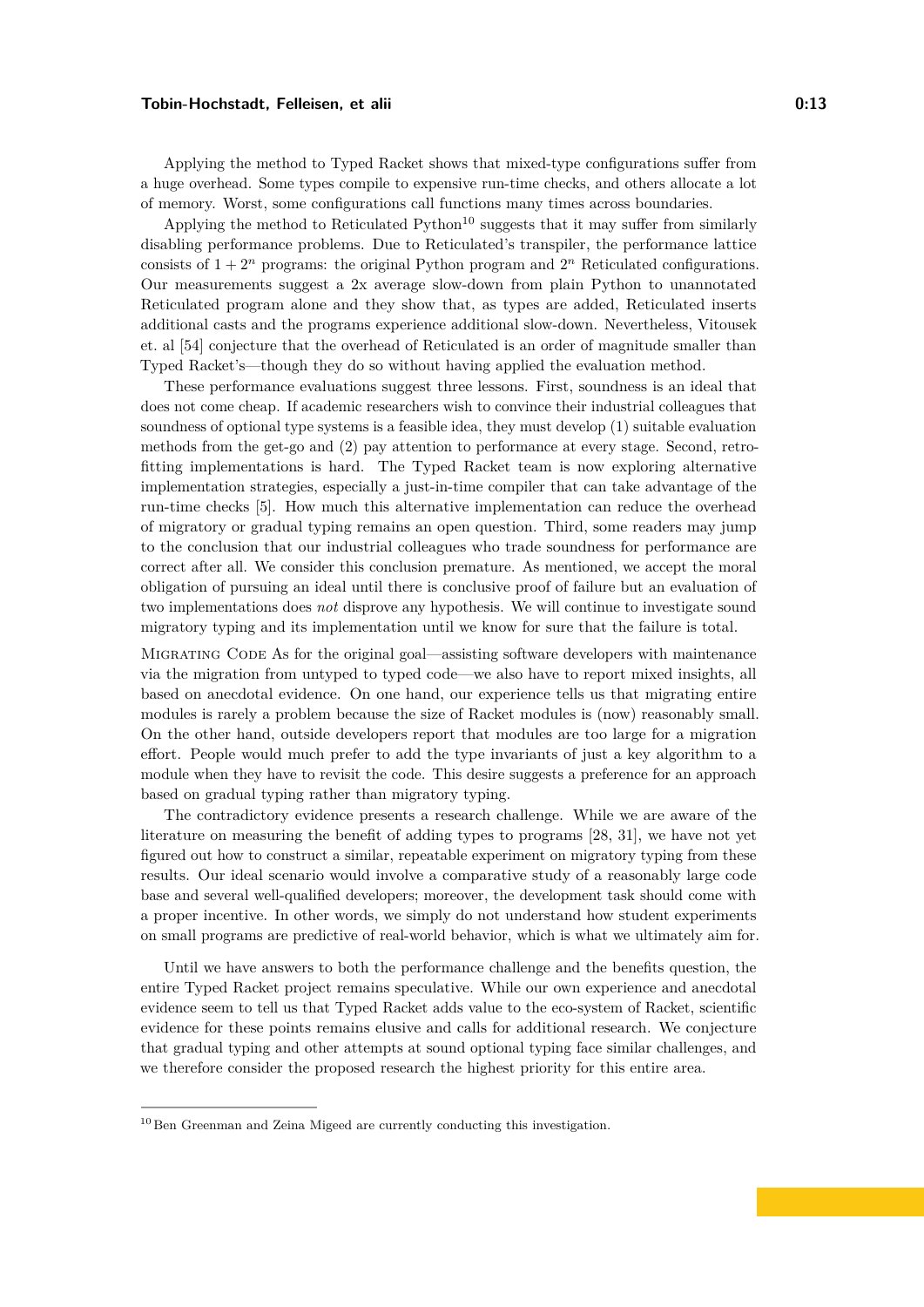#### **0:14 Migratory Typing**

**Acknowledgements** We thank Eli Barzilay, Ambrose Bonnaire-Sergeant, Robert "Corky" Cartwright, Ryan Culpepper, Earl Dean, Christos Dimoulas, Eric Dobson, Mike Fagan, Cormac Flanagan, Daniel Feltey, Philippe Meunier, Max New, Neil Toronto, Jan Vitek, and Andrew Wright for contributing at various stages to the ideas of typing untyped languages.

#### **References**

- <span id="page-13-8"></span>**1** Alexander Aiken and Brian R. Murphy. Static type inference in a dynamically typed language. In *Principles of Programming Languages*, pages 279–290, 1991.
- <span id="page-13-9"></span>**2** Alexander Aiken, Edward L. Wimmers, and T. K. Lakshman. Soft typing with conditional types. In *Principles of Programming Languages*, pages 163–173, 1994.
- <span id="page-13-15"></span>**3** Esteban Allende, Oscar Callaú, Johan Fabry, Éric Tanter, and Marcus Denker. Gradual typing for Smalltalk. *Science of Computer Programming*, 96(P1):52–69, December 2014.
- <span id="page-13-16"></span>**4** Esteban Allende, Johan Fabry, Ronald Garcia, and Éric Tanter. Confined gradual typing. In *Object-Oriented Programming Systems, Languages & Applications*, pages 251–270, 2014.
- <span id="page-13-17"></span>**5** Spenser Bauman, Carl Friedrich Bolz, Robert Hirschfeld, Vasily Kirilichev, Tobias Pape, Jeremy G. Siek, and Sam Tobin-Hochstadt. Pycket: a tracing JIT for a functional language. In *International Conference on Functional Programming*, pages 22–34, 2015.
- <span id="page-13-4"></span>**6** Hans J. Boehm. Partial polymorphic type inference is undecidable. In *Foundations of Computer Science*, pages 339–345, 1985.
- <span id="page-13-14"></span>**7** Ambrose Bonnaire-Sergeant, Rowan Davies, and Sam Tobin-Hochstadt. Practical optional types for Clojure. In *European Symposium on Programming*, pages 68–94, 2016.
- <span id="page-13-13"></span>**8** Gilad Bracha. Pluggable type systems. In *Object-Oriented Programming Systems, Languages & Applications*. Companion (Workshop on Revival of Dynamic Languages), 2004.
- <span id="page-13-12"></span>**9** Gilad Bracha and David Griswold. Strongtalk: typechecking Smalltalk in a production environment. In *Object-Oriented Programming Systems, Languages & Applications*, pages 215–230, 1993.
- <span id="page-13-10"></span>**10** L. Cardelli. Typeful programming. Technical Report 45, Digital Systems Research Center, May 1989.
- <span id="page-13-6"></span>**11** Robert Cartwright and Mike Fagan. Soft typing. In *Programming Language Design and Implementation*, pages 278–292, 1991.
- <span id="page-13-7"></span>12 William Clinger and Jonathan Rees. The revised<sup>4</sup> report on the algorithmic language Scheme. *ACM Lisp Pointers*, 4(3), July 1991.
- <span id="page-13-5"></span>**13** Mike Fagan. *Soft Typing: An Approach to Type Checking for Dynamically Typed Languages*. PhD thesis, Rice University, 1991.
- <span id="page-13-11"></span>**14** Matthias Felleisen, Robert Bruce Findler, and Matthew Flatt. *Semantics Engineering with PLT Redex*. The MIT Press, 2009.
- <span id="page-13-0"></span>**15** Matthias Felleisen, Robert Bruce Findler, Matthew Flatt, and Shriram Krishnamurthi. The DrScheme project: An overview. *ACM SIGPLAN Notices*, June 1998. Invited paper.
- <span id="page-13-1"></span>**16** Matthias Felleisen, Robert Bruce Findler, Matthew Flatt, and Shriram Krishnamurthi. The TeachScheme! project: Computing and programming for every student. *Computer Science Education*, 14:55–77, 2004.
- <span id="page-13-2"></span>**17** Matthias Felleisen, Robert Bruce Findler, Matthew Flatt, Shriram Krishnamurthi, Eli Barzilay, Jay McCarthy, and Sam Tobin-Hochstadt. The Racket Manifesto. In *First Summit on Advances in Programming Languages (SNAPL 2015)*, volume 32 of *Leibniz International Proceedings in Informatics (LIPIcs)*, pages 113–128. Schloss Dagstuhl–Leibniz-Zentrum fuer Informatik, 2015.
- <span id="page-13-3"></span>**18** Robert Bruce Findler, John Clements, Cormac Flanagan, Matthew Flatt, Shriram Krishnamurthi, Paul Steckler, and Matthias Felleisen. DrScheme: A programming environment for Scheme. *J. Functional Programming*, 12(2):159–182, 2002.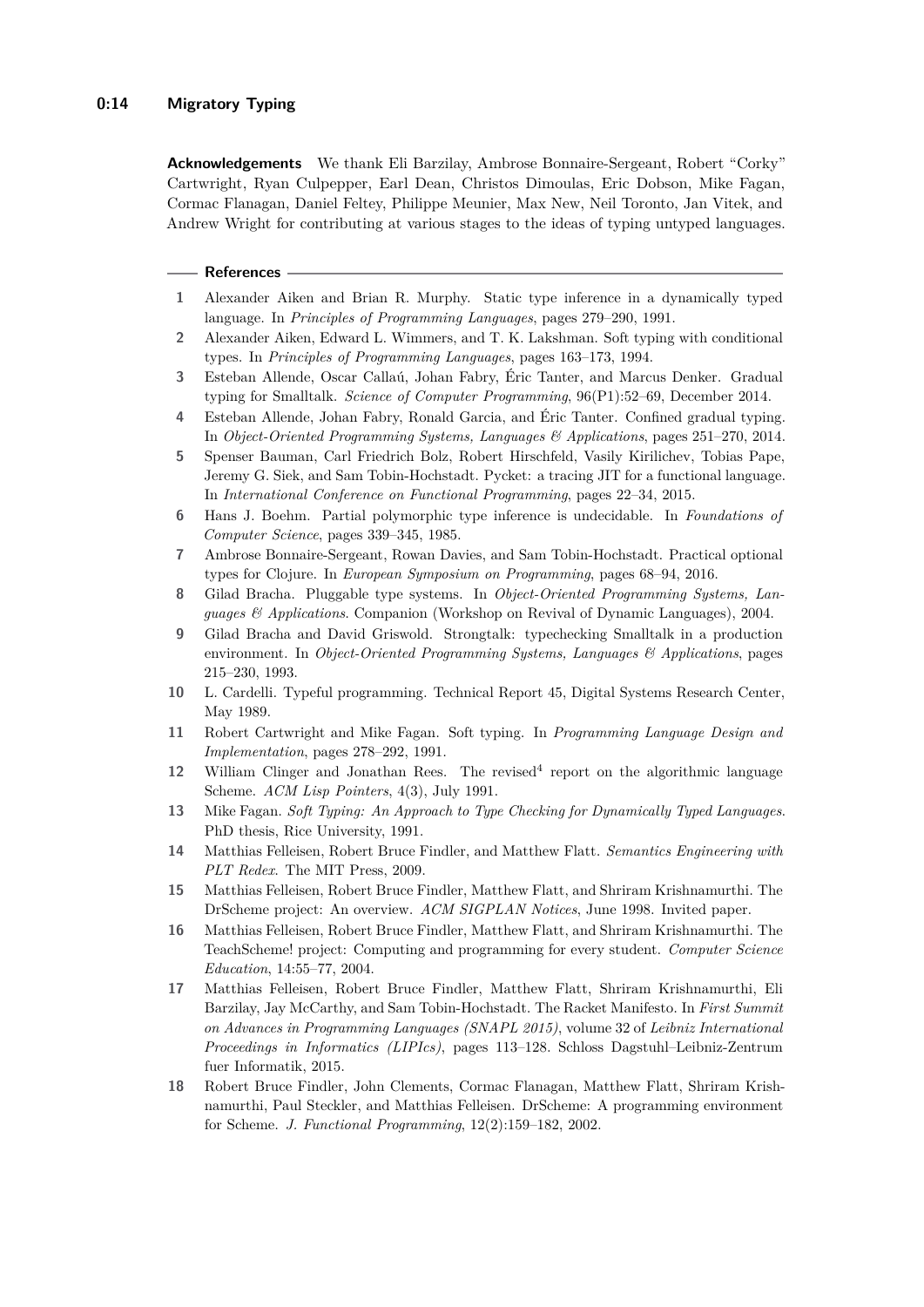- <span id="page-14-11"></span>**19** Robert Bruce Findler and Matthias Felleisen. Contracts for higher-order functions. In *International Conference on Functional Programming*, pages 48–59, 2002.
- <span id="page-14-1"></span>**20** Cormac Flanagan. *Effective Static Debugging via Componential Set-Based Analysis*. PhD thesis, Rice University, 1997.
- <span id="page-14-13"></span>**21** Cormac Flanagan. Hybrid type checking. In *Principles of Programming Languages*, pages 245–256, January 2006.
- <span id="page-14-2"></span>**22** Cormac Flanagan and Matthias Felleisen. Componential set-based analysis. In *Programming Language Design and Implementation*, pages 235–248, 1997.
- <span id="page-14-3"></span>**23** Cormac Flanagan, Matthew Flatt, Shriram Krishnamurthi, Stephanie Weirich, and Matthias Felleisen. Catching bugs in the web of program invariants. In *Programming Language Design and Implementation*, pages 23–32, May 1996.
- <span id="page-14-9"></span>**24** Matthew Flatt, Robert Bruce Findler, and Matthias Felleisen. Scheme with classes, mixins, and traits. In *Asian Symposium on Programming Languages and Systems*, pages 270–289, 2006.
- <span id="page-14-18"></span>**25** Ben Greenman, Asumu Takikawa, Max S. New, Daniel Feltey, Robert Bruce Findler, Jan Vitek, and Matthias Felleisen. Performance evaluation for gradual typing. *J. Functional Programming*, 2016. Submitted for publication.
- <span id="page-14-4"></span>**26** Fritz Henglein. Dynamic typing: Syntax and proof theory. *Science of Computer Programming*, 22(3):197–230, 1994.
- <span id="page-14-17"></span>**27** Andrew M. Kent, David Kempe, and Sam Tobin-Hochstadt. Occurrence typing modulo theories. In *Programming Language Design and Implementation*, pages 296–309, 2016.
- <span id="page-14-19"></span>**28** Sebastian Kleinschmager, Stefan Hanenberg, Romain Robbes, Éric Tanter, and Andreas Stefik. Do static type systems improve the maintainability of software systems? An empirical study. In *International Conference on Program Comprehension*, pages 153–162, 2012.
- <span id="page-14-8"></span>**29** Raghavan Komondoor, G. Ramalingam, Satish Chandra, and John Field. Dependent types for program understanding. In *Tools and Algorithms for the Construction and Analysis of Systems*, volume 3440 of *lncs*, pages 157––173, 2005.
- <span id="page-14-0"></span>**30** Jacob Matthews and Robert Bruce Findler. Operational semantics for multi-language programs. *ACM Transactions on Programming Languages and Systems*, 31(3):1–44, 2009.
- <span id="page-14-20"></span>**31** Clemens Mayer, Stefan Hanenberg, Romain Robbes, Éric Tanter, and Andreas Stefik. An empirical study of the influence of static type systems on the usability of undocumented software. In *Object-Oriented Programming Systems, Languages & Applications*, pages 683– 702, 2012.
- <span id="page-14-6"></span>**32** Philippe Meunier. *Modular Set-Based Analysis from Contracts*. PhD thesis, Northeastern University, 2006.
- <span id="page-14-7"></span>**33** Philippe Meunier, Robert Bruce Findler, and Matthias Felleisen. Modular set-based analysis from contracts. In *Principles of Programming Languages*, pages 218–231, 2006.
- <span id="page-14-5"></span>**34** D. Rémy. Typechecking records and variants in a natural extension of ML. In *Principles of Programming Languages*, 1989.
- <span id="page-14-10"></span>**35** John C. Reynolds. Types, abstraction, and parametric polymorphism. In *IFIP Congress on Information Processing*, pages 513–523, 1983.
- <span id="page-14-12"></span>**36** Gregor Richards, Francesco Zappa Nardelli, and Jan Vitek. Concrete types for typescript. In *European Conference on Object-Oriented Programming*, pages 76–100, July 2015.
- <span id="page-14-14"></span>**37** Jeremy G. Siek and Walid Taha. Gradual typing for functional languages. In *Scheme and Functional Programming Workshop, University of Chicago, Technical Report TR-2006-06*, pages 81–92, September 2006.
- <span id="page-14-15"></span>**38** Jeremy G. Siek and Walid Taha. Gradual typing for objects. In *European Conference on Object-Oriented Programming*, pages 2–27, 2007.
- <span id="page-14-16"></span>**39** Jeremy G. Siek and Manish Vachharajani. Gradual typing with unification-based inference. In *Dynamic Languages Symposium*, pages 1–12, 2008.